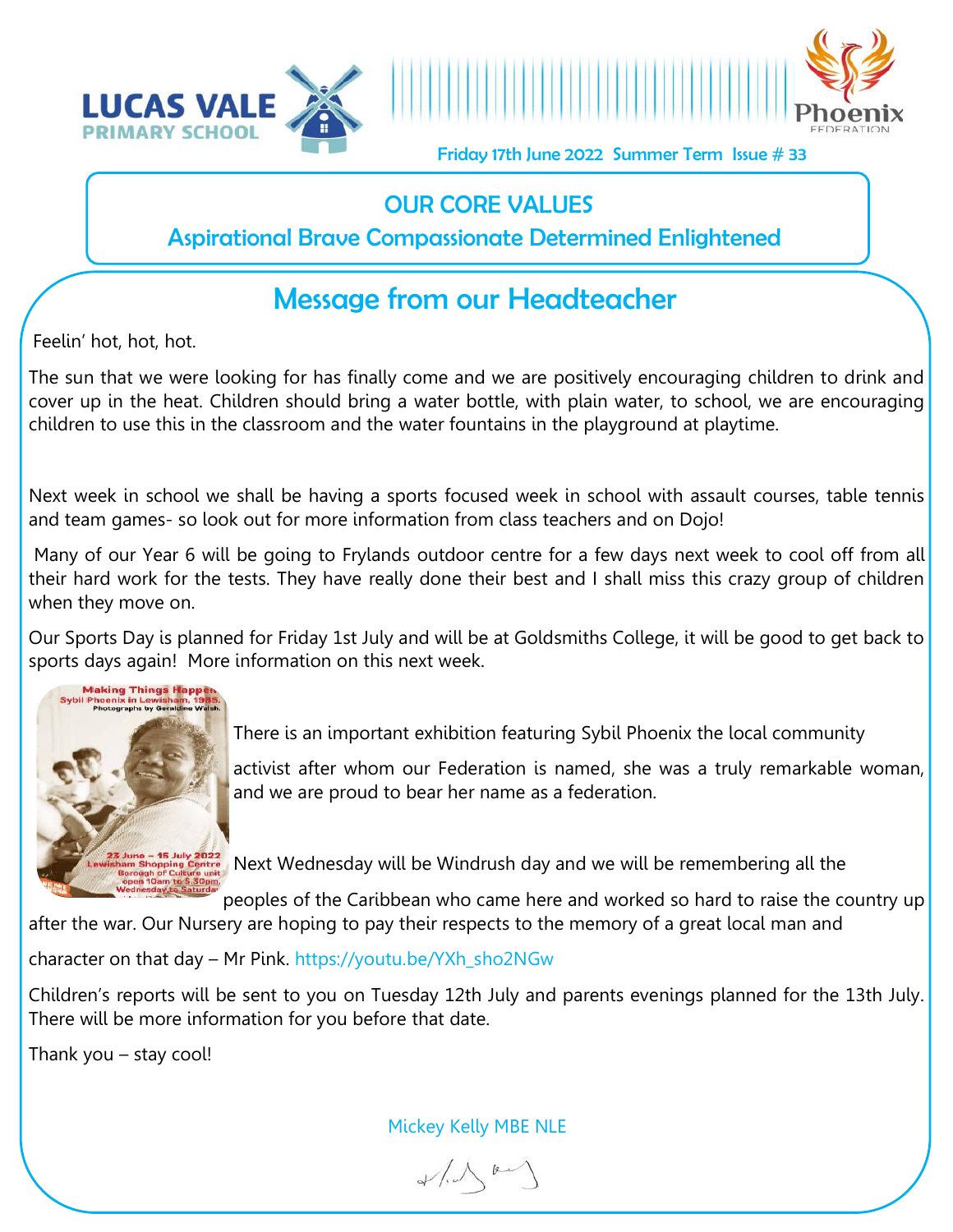## A message from Mr Gordon

**We have had a week of brilliant sunshine!** I've loved it as it reminds me of my days growing up in Jamaica with back-to-back sunshine most days. I was pleased to see the children dressing appropriately for the occasion, while still looking smart.

On Monday, I led my first assembly at Lucas Vale. It was lovely to meet all the children. I used the time to share some facts about myself with the children and staff. I also shared the Phoenix

Federation Pledge with was written by the talented Miss Bryce.

We are a unity, We are a community. We see no race, But the human race. We are proud of who we are, We reach for the stars. We strive for success, Refuse to be oppressed. We are the future generation, We are the Phoenix Federation.

We read the pledge line by line and explained what it meant. The children read it a few times and have begun learning it. Parents, I ask you to help and encourage them to learn the pledge - it's our Federation pledge.

The rest of the week went by quickly but let's not forget that June is a month of activity and

activism. Specifically, it is Pride Month and Thursday 16th June was National Clean Air Day. Next week marks the start of Refugee Week and Wednesday 22nd June will be Windrush Day. There is lots to do and through your support, let's remember that in all that we do we respect each and everyone.

Today I had the pleasure of speaking to the children of Hazeltine Primary, as they held their

Careers Day workshop. I spoke under the heading of Black male headteacher, which not many primary school children get to experience. The children asked interesting questions. Here are a few; What/who inspired you to become a headteacher? Do you find your job stressful? Are you a cool headteacher?

#### **Our Federation Carnival is getting closer… …**..

I would like to thank all parents and carers for their continued support within the school community and remember if you have any issues I am always here, so feel free to come and speak to me.

Let us hope it is a sunny weekend so you can enjoy all the possible outdoor activities that are available for you to do with your children.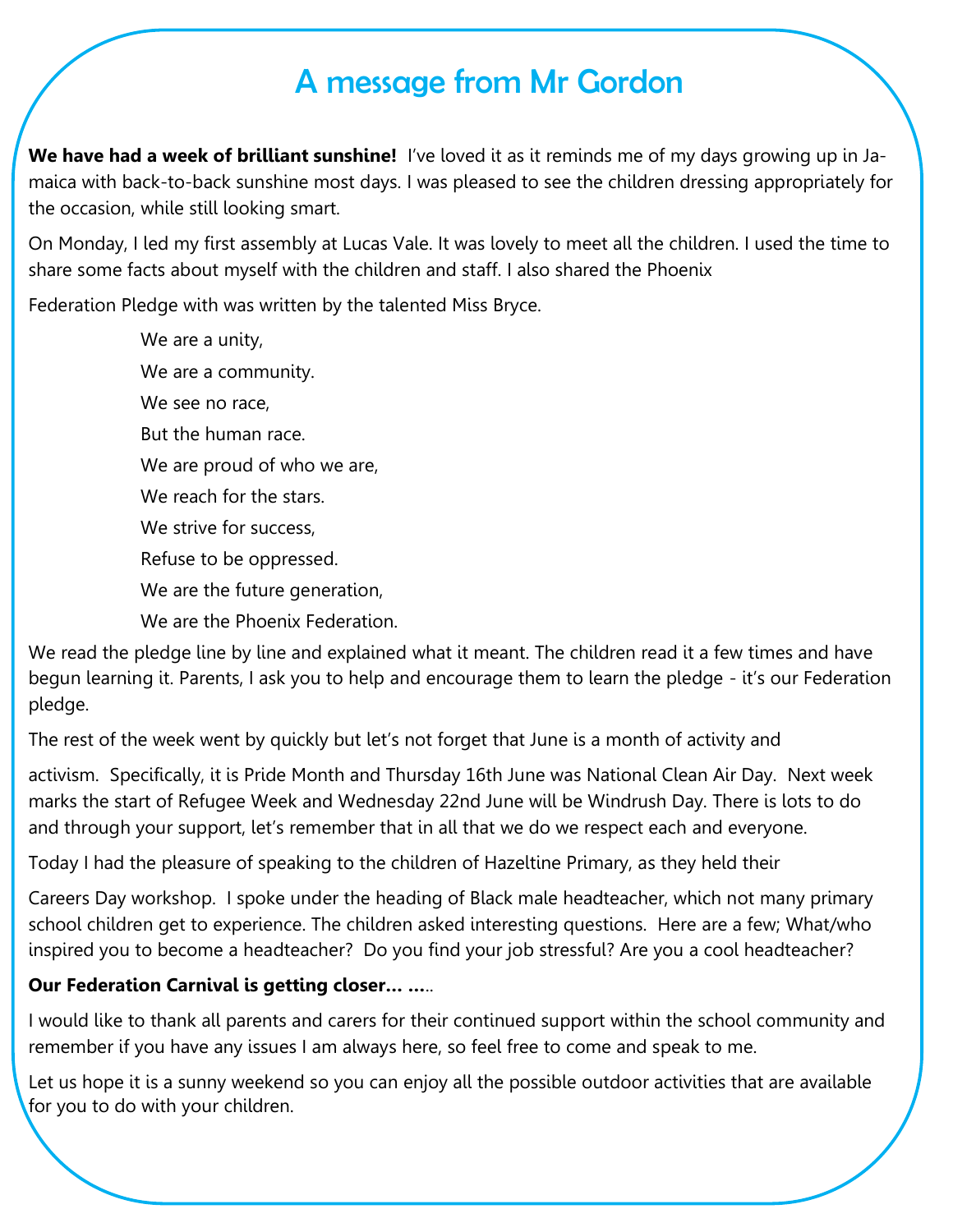## Achievements

**From Nursery** Stanislava - for using her words to speak clearly and sharing her own experiences confidently.

**From Reception** Mia - for being a role model for her peers and always doing the right thing- well done!

### **From 1D**

Jaylen – for engaging and inputting ideas in all areas of our learning!

## **From 2H**

Marin – for trying his best to use his sounds to blend words.

Elijah – for his determination in all subjects this week!

## **From 3K**

Rylie – For working hard to improve his writing

Shadea – For her excellent attitude to learning.

## **From 3S**

Arianna and Mariama both for their passion and zeal in her learning.

### **From 4N**

Cyrus - for showing perseverance when being challenged in maths and Daniella for always showing focus and maturity.

#### **From 4O**

Yazid - for his dedication towards his learning. Always giving 100%. Never complains and striving to do better. Good attitude towards his learning. So proud of him.

## **From 5F**

Hanan – for excellent reading and spellings during the week.

Benjamin – always working hard in all lessons.

## **From 5M**

Kayceon- for writing a fantastic playscript using Shakespearean language

Omari- for increased confidence in English and making an excellent attempt to use Shakespearean language in his writing

## **From 6A**

Ruby and Amira for showing passion and confidence during the year 6 performance rehearsals. Keep it up!

Logan for being a great role model to the younger children in the playground.

**From 6D** The whole of 6D for their hard work and effort in their writing. I am proud of their progress and all they have achieved!





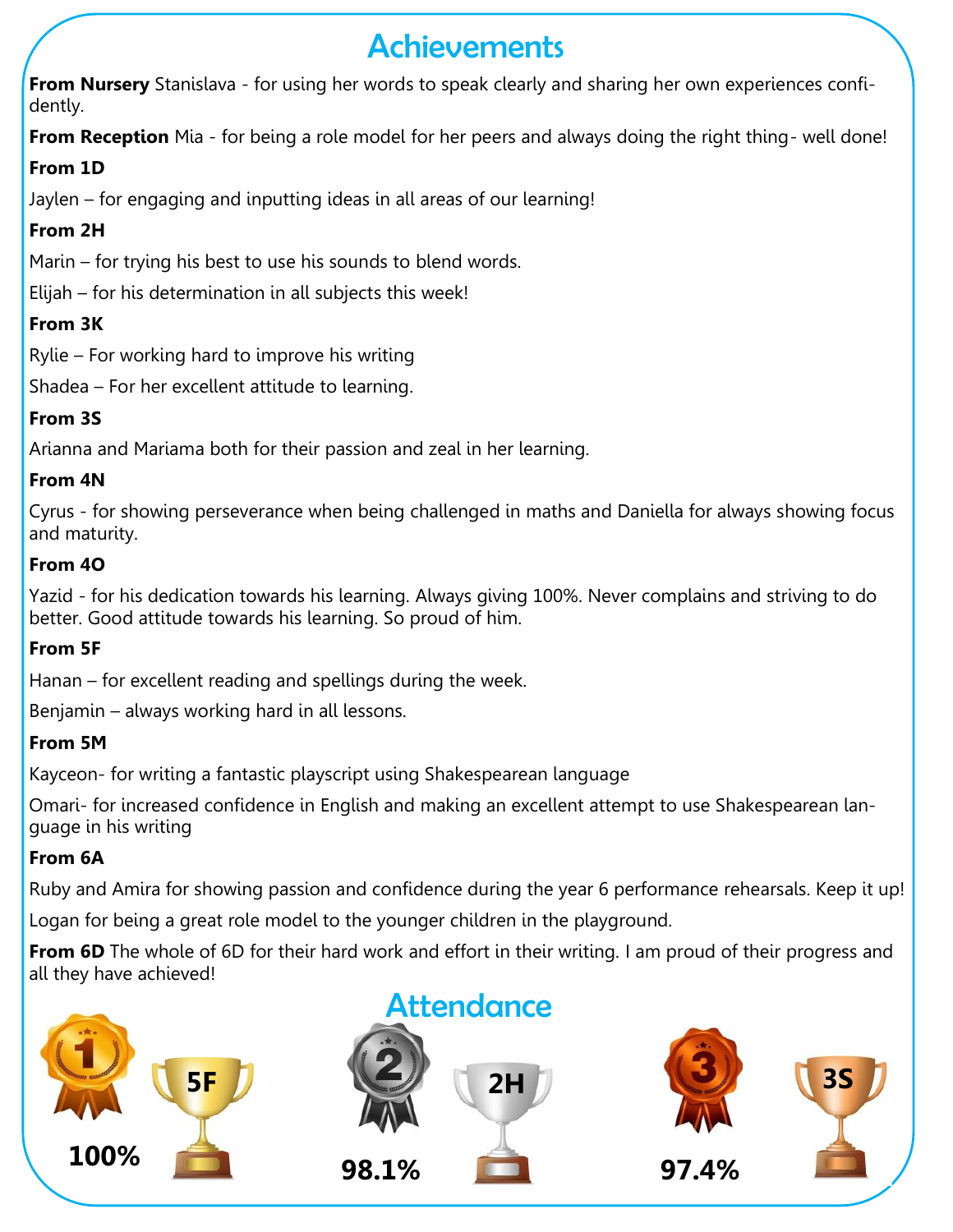## **Nursery**

In Nursery we have continued our new topic – Explore and Roar.

We have read Ten Little Dinosaurs by Mike Brownlow. We had an exciting visit form the 'Travelling Natural History Museum'.

We had so much fun moving like a dinosaur, creating fossils, and learning about how the dinosaurs lived millions of years ago!

We rescued the dinosaurs from the swamp and drew our own dinosaurs too.

For maths we have been measuring the length and height of the various dinosaurs.







## Year 6

We are so excited to be taking some of our year 6 children on a school journey next week.

All children have been given another copy of the kit list so that they can get packing this weekend!

The coach will be arriving at 9:45 on Monday so the children should arrive to school at normal time please.

They should come in clothing ready for the day's adventure.

Mobile phones will not be taken but we will be posting updates on Twitter etc so that you are kept updated on the fun they are having!

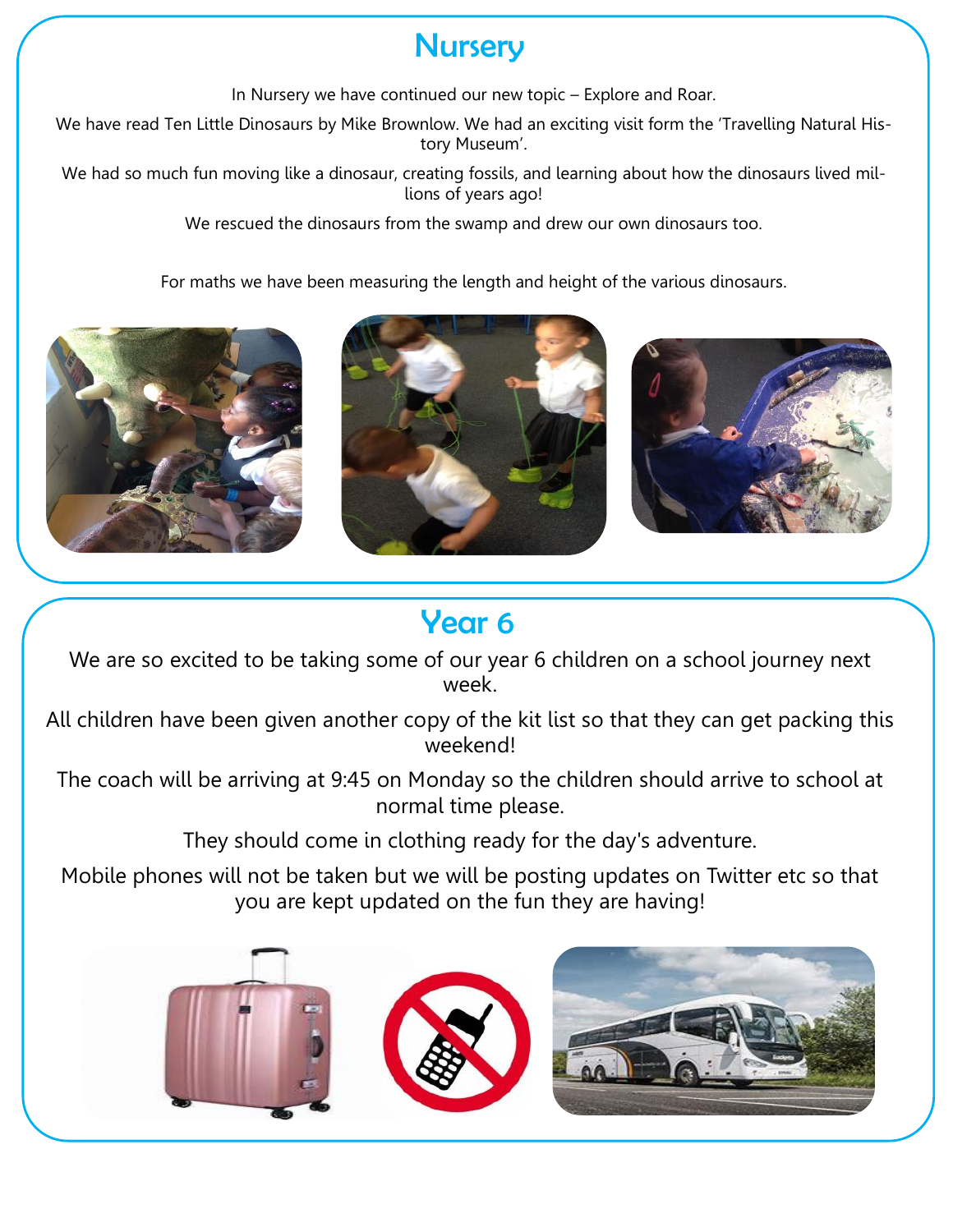

# The School Streets Programme – Restricting traffic outside schools

Lucas Vale Primary School has teamed up with the School Streets programme, which is a scheme to reduce traffic volume outside schools, to favour pedestrians and cyclists at school start and finish times.

#### **THE AIM OF THE SCHEME IS TO:**

- tackle congestion
- improve air quality at the school gates
- make it easier and safer to walk and cycle to school
- create a friendlier and calmer environment for everyone.

| <b>SCHOOL</b>           | <b>STREET</b>             | <b>BETWEEN JUNCTIONS</b>   | <b>OPERATION TIMES</b>  |
|-------------------------|---------------------------|----------------------------|-------------------------|
| Lucas Vale              | <b>St Nicholas Street</b> | From junction with Tanners | Monday-Friday 8.15-9.15 |
| School managed barriers |                           | Hill and Lucas Street      | and 2.30-3.30           |

#### **EXEMPT PERSONS**

Exempt persons include:

- Residents of the street
- Blue Badge Holding teachers, pupils and parents, carers, and other staff at the school where the restriction is present
- Carers of residents of the street.

To find out more about how to apply for an exemption, evidence requirements, and how to get in touch with Customer Services, visit **[School Street Exemptions Questions and Answers](https://lewisham.gov.uk/myservices/parking/schoolstreets/exemptpersons)**.

## **It is everyone's responsibility to ensure the streets around the school are safe for our children.**

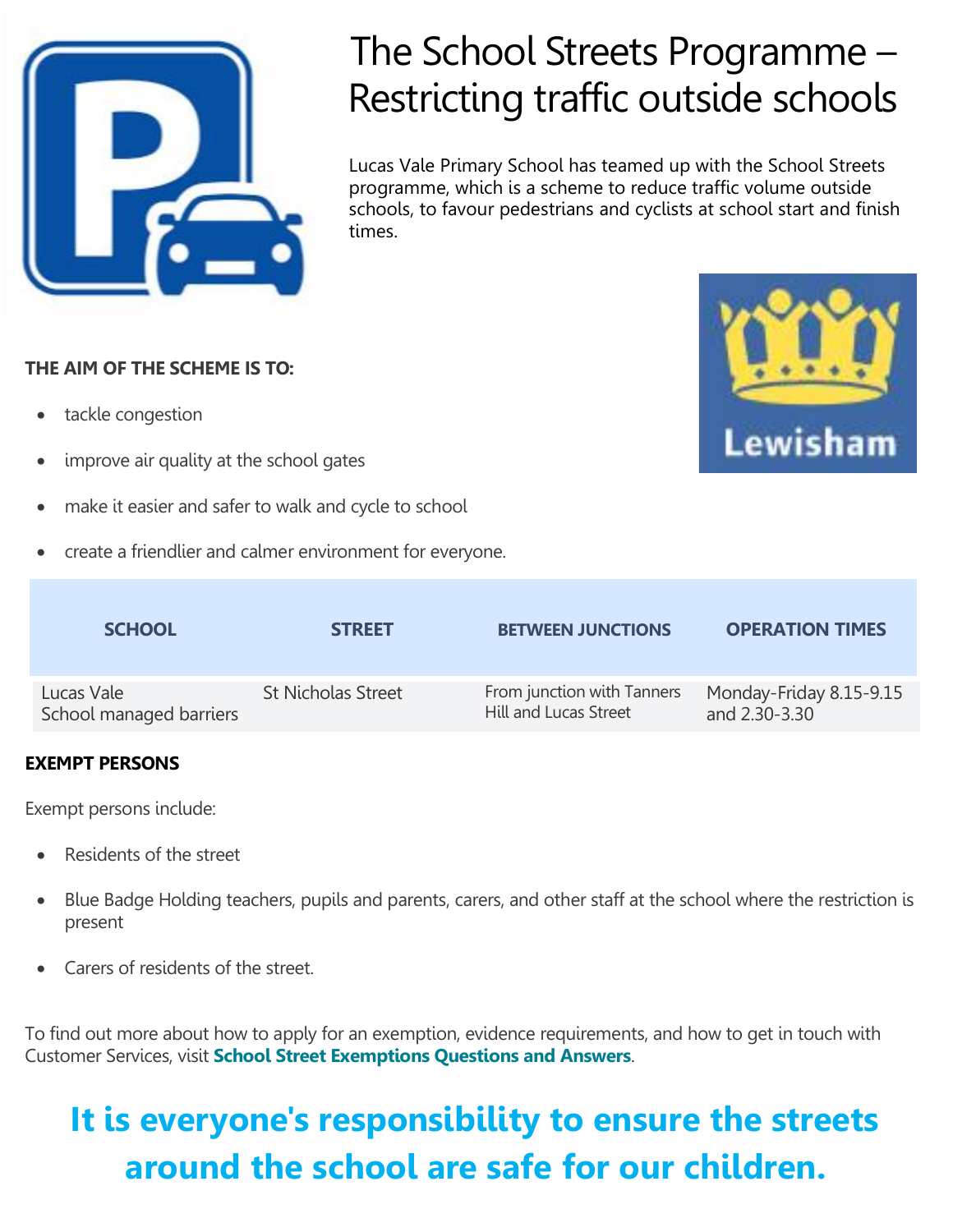# WIM SCHOOL<br>HORT COURSES

25th July - 26th August<br>10:00am, 10:30am, 11:00am, 11:30am<br>(PM available on the 25th July)<br>Foundation - Price £36.00 (5 days )

25% OFF - Use code SWIMHAPPY Visit better.org.uk/swimming-lessons for more information



BETTER

We will be taking part in fun Maths based activities during the day. On Tuesday 28<sup>th</sup> June, we will be hosting a Maths Fair from 2.30pm.

Join us where you will have the chance to take part in some amazing Maths activities in your child/children's classroom.

Attendees will receive a raffle ticket for the chance to win a voucher!

Biscuits and juice will be provided.